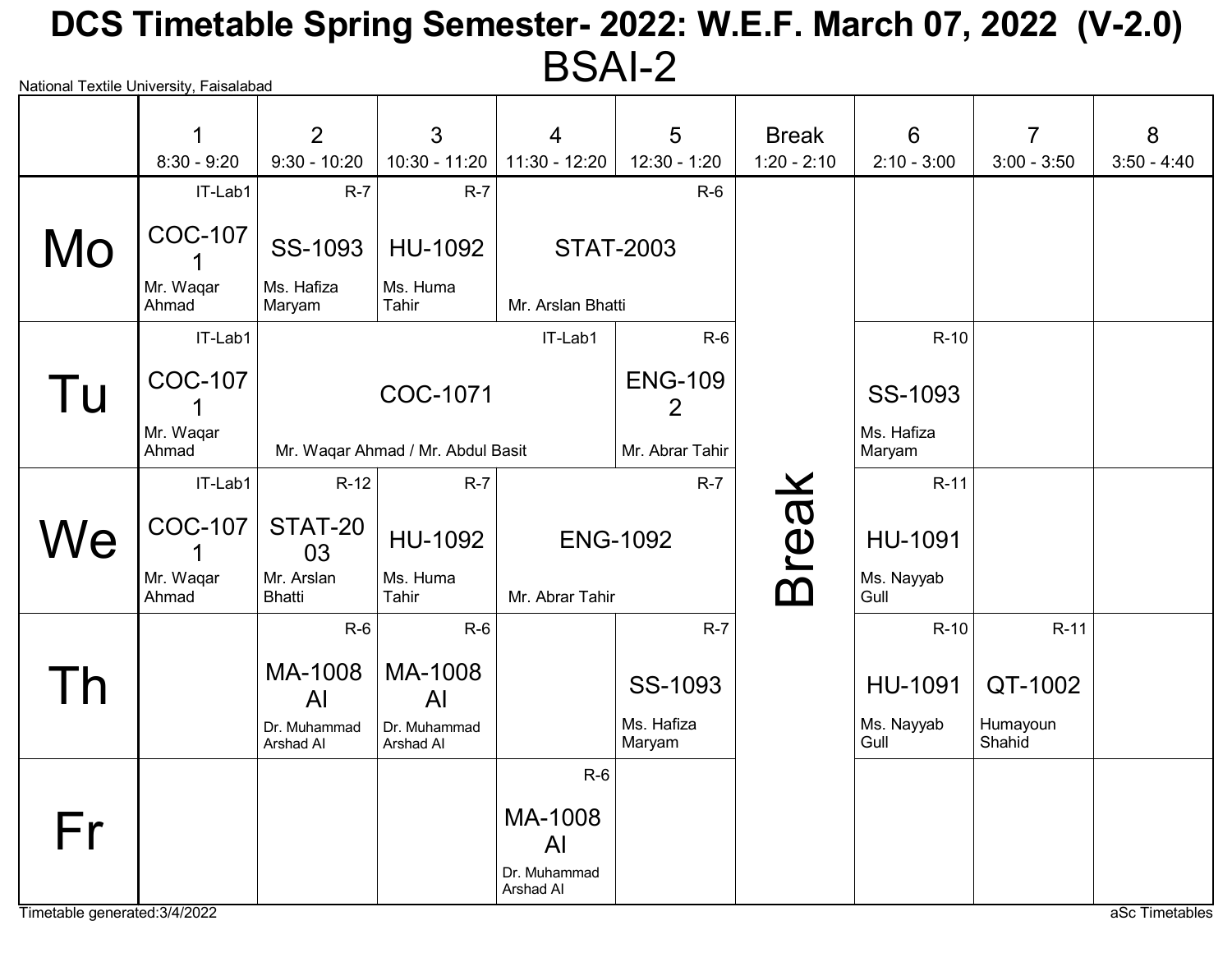# National Textile University, Faisalabad DCS Timetable Spring Semester- 2022: W.E.F. March 07, 2022 (V-2.0) BSCS-2 A

|    | $\mathbf 1$           | 2                            | 3                                             | 4                                          | 5              | <b>Break</b>  | 6                                    | $\overline{7}$                         | 8                                             |
|----|-----------------------|------------------------------|-----------------------------------------------|--------------------------------------------|----------------|---------------|--------------------------------------|----------------------------------------|-----------------------------------------------|
|    | $8:30 - 9:20$         | $9:30 - 10:20$               | $10:30 - 11:20$                               | 11:30 - 12:20                              | 12:30 - 1:20   | $1:20 - 2:10$ | $2:10 - 3:00$                        | $3:00 - 3:50$                          | $3:50 - 4:40$                                 |
|    |                       | $R-10$                       |                                               | $R-7$                                      |                |               | $R-6$                                | $R-6$                                  |                                               |
| Mo |                       | HU-1092<br>Ms. Huma<br>Tahir |                                               | <b>ENG-109</b><br>2<br>Dr. Wasim<br>Hassan |                |               | STAT-20<br>03<br>Ms. Saba<br>Parveen | HU-1091<br>Hafiz<br>Muhammad<br>Sufyan |                                               |
|    | $R-7$                 |                              | $R-12$                                        | $R-12$                                     |                |               |                                      | $R-7$                                  | $R-7$                                         |
| Tu | QT-1002<br>Dr. Fayyaz |                              | SS-1093                                       | SS-1093                                    |                |               |                                      | <b>HU-1091</b><br>Hafiz<br>Muhammad    | <b>ENG-109</b><br>$\overline{2}$<br>Dr. Wasim |
|    | Ahmad                 |                              | Ms. Asia Atif                                 | Ms. Asia Atif                              |                |               |                                      | Sufyan                                 | Hassan                                        |
|    |                       | R-13                         |                                               |                                            | IT-Lab 4       |               |                                      |                                        | IT-Lab2                                       |
| We |                       | HU-1092                      |                                               |                                            | <b>COC-107</b> | <b>Break</b>  |                                      | COC-1071L                              |                                               |
|    |                       | Ms. Huma<br>Tahir            |                                               |                                            | M. Shahid      |               | M. Shahid / Mr. Abdul Basit          |                                        |                                               |
|    |                       |                              |                                               | IT-Lab 5                                   | IT-Lab 5       |               | $R-6$                                | $R-6$                                  |                                               |
| h  |                       | MA-1008<br>CS A              | MA-1008<br>CS A                               | <b>COC-107</b><br>1                        | <b>COC-107</b> |               | SS-1093                              | STAT-20<br>03                          |                                               |
|    |                       | Dr. Muhammad<br>Arshad CS A  | Dr. Muhammad<br>Arshad CS A                   | M. Shahid                                  | M. Shahid      |               | Ms. Asia Atif                        | Ms. Saba<br>Parveen                    |                                               |
|    |                       |                              | $R-6$                                         |                                            |                |               | $R-6$                                |                                        |                                               |
| Fr |                       |                              | <b>ENG-109</b><br>$\overline{2}$<br>Dr. Wasim | MA-1008<br>CS A<br>Dr. Muhammad            |                |               | STAT-20<br>03<br>Ms. Saba            |                                        |                                               |
|    |                       |                              | Hassan                                        | Arshad CS A                                |                |               | Parveen                              |                                        |                                               |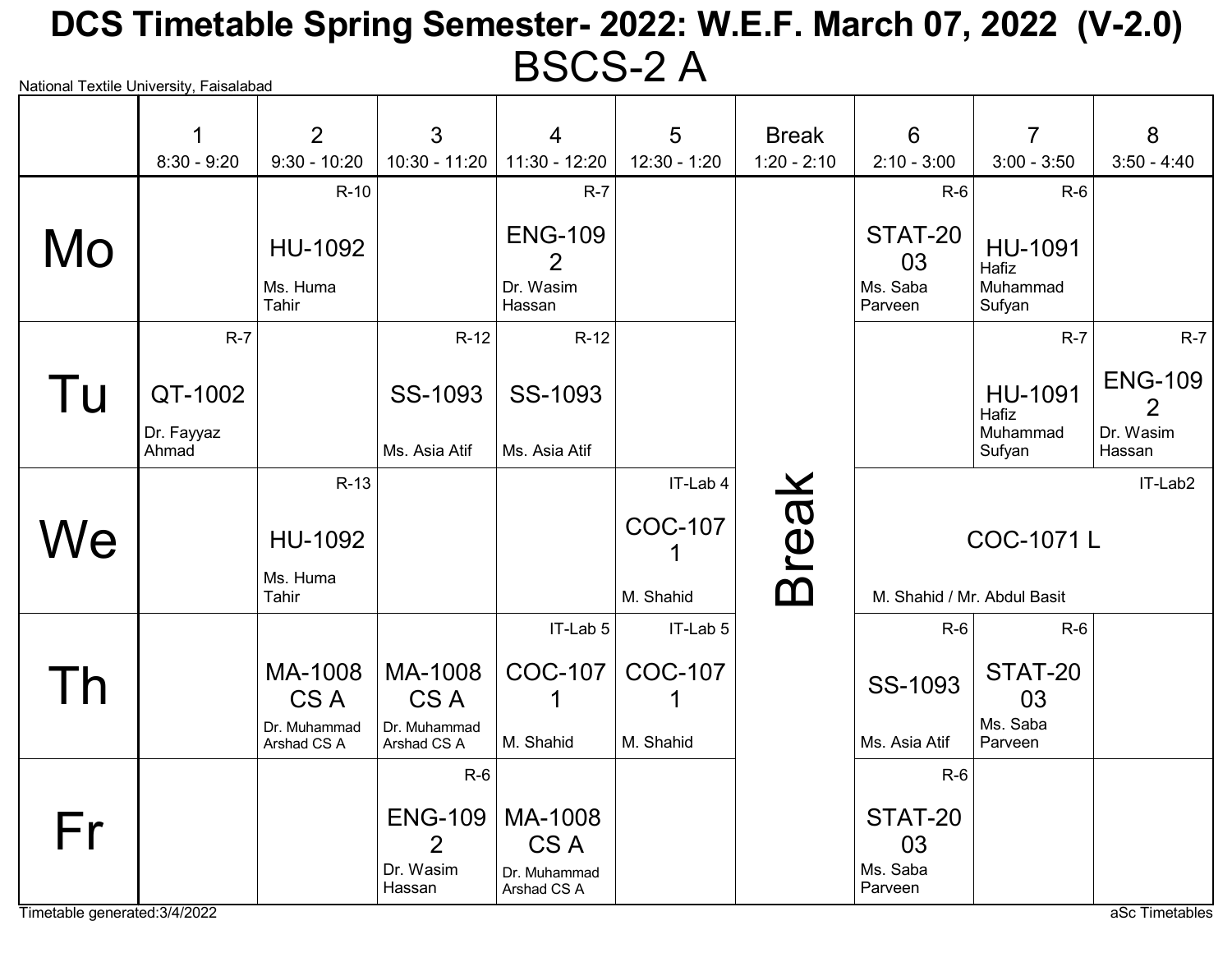# National Textile University, Faisalabad DCS Timetable Spring Semester- 2022: W.E.F. March 07, 2022 (V-2.0) BSSE-2 A

|                               | 1                   | $\overline{2}$              | 3                           | $\overline{4}$              | 5                 | <b>Break</b>  | 6                           | 7                                | 8              |
|-------------------------------|---------------------|-----------------------------|-----------------------------|-----------------------------|-------------------|---------------|-----------------------------|----------------------------------|----------------|
|                               | $8:30 - 9:20$       | $9:30 - 10:20$              | $10:30 - 11:20$             | $11:30 - 12:20$             | $12:30 - 1:20$    | $1:20 - 2:10$ | $2:10 - 3:00$               | $3:00 - 3:50$                    | $3:50 - 4:40$  |
|                               | $R-11$              |                             | $R-10$                      |                             | $R-7$             |               |                             | $R-10$                           | $R-12$         |
| Mo                            | HU-1092             |                             | <b>ENG-109</b><br>2         |                             | HU-1092           |               |                             | <b>STAT-2003</b>                 | QT-1002        |
|                               | Ms. Huma<br>Tahir   |                             | Dr. Wasim<br>Hassan         |                             | Ms. Huma<br>Tahir |               | Mr. Arslan Bhatti           |                                  | Nabeela Ashraf |
|                               |                     | IT-Lab 5                    | $R-10$                      |                             |                   |               | $R-12$                      |                                  |                |
| Tu                            |                     | <b>COC-107</b>              | HU-1091                     |                             |                   |               | STAT-20<br>03               |                                  |                |
|                               |                     | Nabeela Ashraf Gull         | Ms. Nayyab                  |                             |                   |               | Mr. Arslan<br><b>Bhatti</b> |                                  |                |
|                               | $R-7$               | IT-Lab 5                    |                             |                             | $R-13$            |               | $R-13$                      | R-13                             |                |
| We                            | <b>ENG-109</b><br>2 | <b>COC-107</b>              |                             |                             | SS-1093           | reak          | SS-1093                     | HU-1091                          |                |
|                               | Dr. Wasim<br>Hassan | Nabeela Ashraf              |                             |                             | Ms. Asia Atif     | ന             | Ms. Asia Atif               | Ms. Nayyab<br>Gull               |                |
|                               |                     |                             |                             |                             | $R-10$            |               |                             |                                  | IT-Lab1        |
|                               |                     | MA-1008<br><b>SEA</b>       | MA-1008<br><b>SEA</b>       |                             | SS-1093           |               |                             | COC-1071L                        |                |
|                               |                     | Dr. Muhammad<br>Arshad SE A | Dr. Muhammad<br>Arshad SE A |                             | Ms. Asia Atif     |               |                             | Nabeela Ashraf / Mr. Abdul Basit |                |
|                               | $R-6$               | IT-Lab2                     |                             |                             |                   |               |                             |                                  |                |
| Fr                            | $ENG-109$<br>2      | <b>COC-107</b>              |                             | MA-1008<br>SE A             |                   |               |                             |                                  |                |
| Timetable generated: 3/4/2022 | Dr. Wasim<br>Hassan | Nabeela Ashraf              |                             | Dr. Muhammad<br>Arshad SE A |                   |               |                             |                                  | aSc Timetables |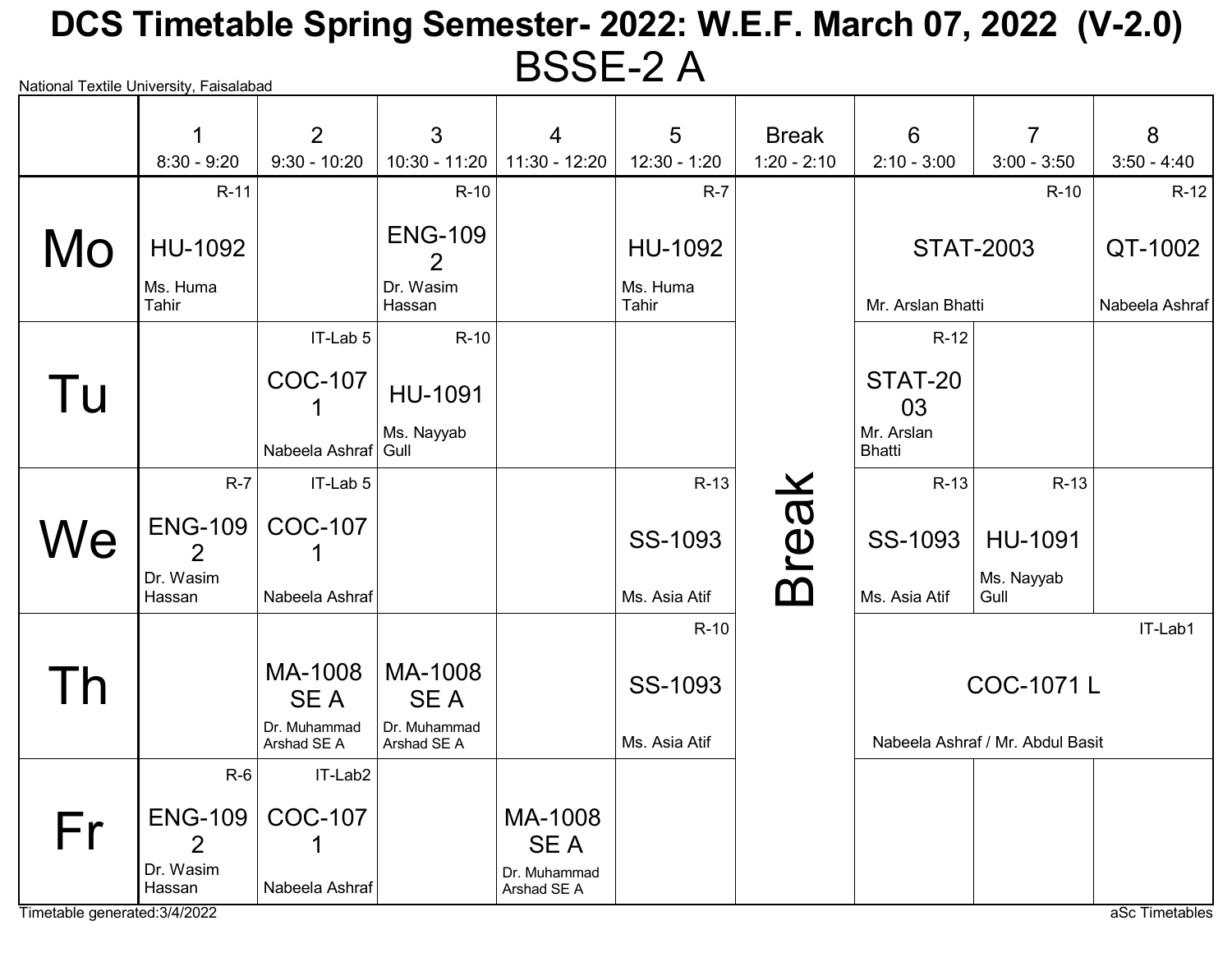# National Textile University, Faisalabad DCS Timetable Spring Semester- 2022: W.E.F. March 07, 2022 (V-2.0) BSCS-2 B

|    | $\mathbf 1$      | $\overline{2}$                   | 3                                | 4                          | 5                 | <b>Break</b>  | 6                   | $\overline{7}$       | 8                  |
|----|------------------|----------------------------------|----------------------------------|----------------------------|-------------------|---------------|---------------------|----------------------|--------------------|
|    | $8:30 - 9:20$    | $9:30 - 10:20$                   | $10:30 - 11:20$                  | 11:30 - 12:20              | $12:30 - 1:20$    | $1:20 - 2:10$ | $2:10 - 3:00$       | $3:00 - 3:50$        | $3:50 - 4:40$      |
|    |                  | $R-13$                           | $R-12$                           | IT-Lab1                    |                   |               |                     | $R-7$                |                    |
| Mo |                  | <b>ENG-109</b><br>$\overline{2}$ | SS-1093                          | <b>COC-107</b>             |                   |               |                     | STAT-20<br>03        |                    |
|    |                  | Dr. Wasim<br>Hassan              | Ms. Hafiza<br>Maryam             | M. Owais                   |                   |               |                     | Ms. Saba<br>Parveen  |                    |
|    |                  | $R-7$                            |                                  |                            | $R-10$            |               |                     | $R-12$               | $R-6$              |
| Tu |                  | <b>ENG-109</b><br>$\overline{2}$ |                                  |                            | <b>COC-107</b>    |               |                     | SS-1093              | HU-1091<br>Hafiz   |
|    |                  | Dr. Wasim<br>Hassan              |                                  |                            | M. Owais          |               |                     | Ms. Hafiza<br>Maryam | Muhammad<br>Sufyan |
|    | $R-11$           |                                  | $R-12$                           | $R-10$                     | $R-10$            |               | $R-6$               | $R-11$               |                    |
| We | <b>COC-107</b>   |                                  | <b>ENG-109</b><br>$\overline{2}$ | <b>HU-1092</b>             | HU-1092           | reak          | HU-1091<br>Hafiz    | SS-1093              |                    |
|    | M. Owais         |                                  | Dr. Wasim<br>Hassan              | Ms. Huma<br>Tahir          | Ms. Huma<br>Tahir | ന             | Muhammad<br>Sufyan  | Ms. Hafiza<br>Maryam |                    |
|    |                  |                                  |                                  |                            |                   |               | $R-7$               | $R-7$                |                    |
| Γh |                  | MA-1008<br>CS <sub>B</sub>       | MA-1008<br>CS <sub>B</sub>       |                            |                   |               | STAT-20<br>03       | QT-1002              |                    |
|    |                  | Dr. Muhammad<br>Arshad CS B      | Dr. Muhammad<br>Arshad CS B      |                            |                   |               | Ms. Saba<br>Parveen | M. Owais             |                    |
|    |                  |                                  | IT-Lab1                          |                            |                   |               |                     | $R-7$                |                    |
| Fr | <b>COC-1071L</b> |                                  |                                  | MA-1008<br>CS <sub>B</sub> |                   |               |                     | STAT-20<br>03        |                    |
|    |                  | M. Owais / Mr. Abdul Basit       |                                  |                            |                   |               |                     | Ms. Saba<br>Parveen  |                    |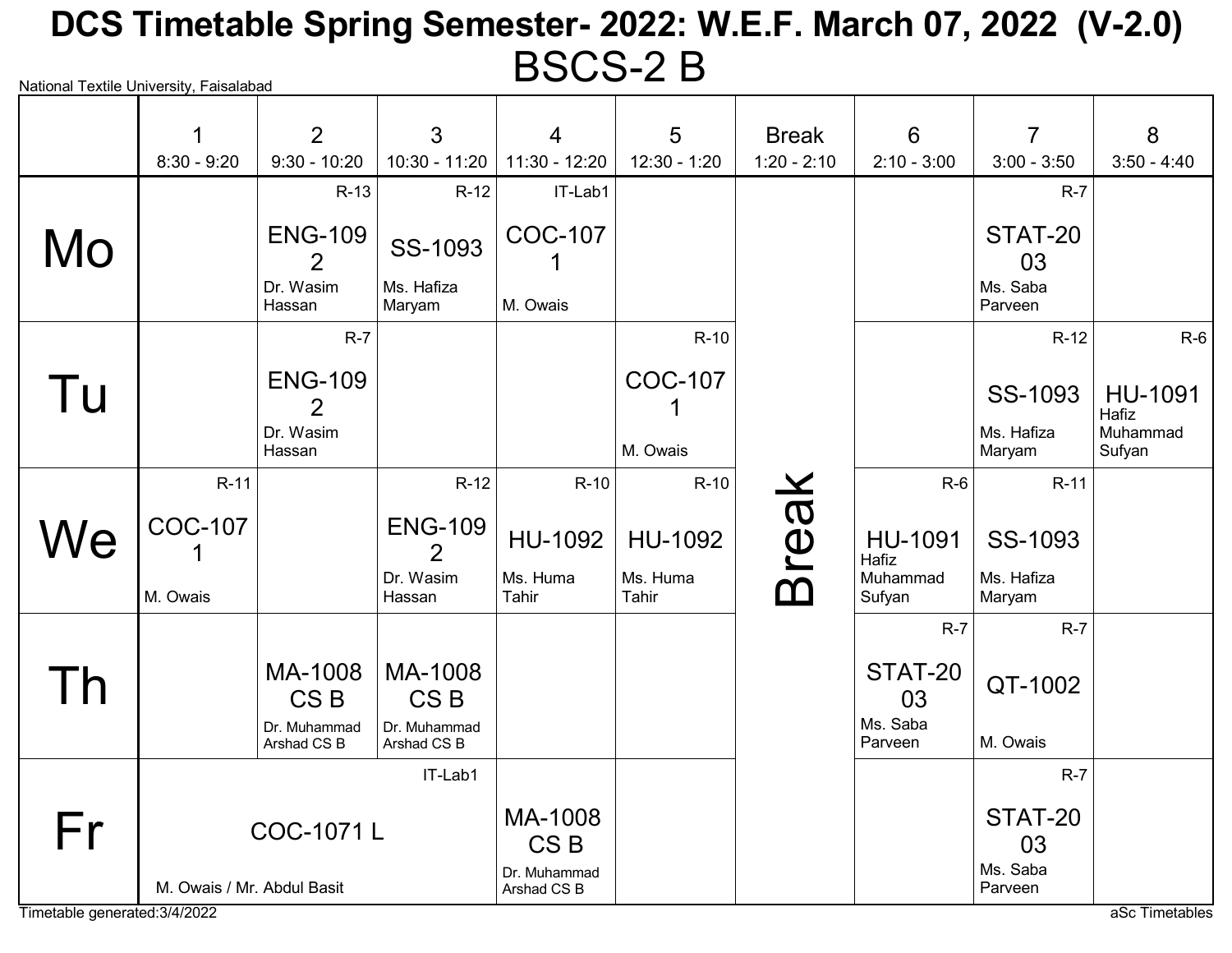# National Textile University, Faisalabad DCS Timetable Spring Semester- 2022: W.E.F. March 07, 2022 (V-2.0) BSSE-2 B

|     | 1                                          | 2                                                       | 3                                             | $\overline{4}$                                       | 5             | <b>Break</b>  | 6                             | $\overline{7}$              | 8                    |
|-----|--------------------------------------------|---------------------------------------------------------|-----------------------------------------------|------------------------------------------------------|---------------|---------------|-------------------------------|-----------------------------|----------------------|
|     | $8:30 - 9:20$                              | $9:30 - 10:20$                                          | $10:30 - 11:20$                               | $11:30 - 12:20$                                      | 12:30 - 1:20  | $1:20 - 2:10$ | $2:10 - 3:00$                 | $3:00 - 3:50$               | $3:50 - 4:40$        |
|     | $R-7$                                      |                                                         |                                               | $R-10$                                               |               |               |                               |                             | IT-Lab2              |
| Mo  | <b>ENG-109</b><br>2<br>Dr. Wasim<br>Hassan |                                                         |                                               | HU-1092<br>Ms. Huma<br>Tahir                         |               |               | Inam Illahi / Mr. Abdul Basit | COC-1071L                   |                      |
|     | $R-6$                                      |                                                         | $R-6$                                         |                                                      | $R-12$        |               | IT-Lab1                       | $R-6$                       |                      |
| Tu  | HU-1091<br>Ms. Nayyab                      |                                                         | <b>ENG-109</b><br>$\overline{2}$<br>Dr. Wasim |                                                      | SS-1093       |               | <b>COC-107</b>                | STAT-20<br>03<br>Mr. Arslan |                      |
|     | Gull                                       |                                                         | Hassan                                        |                                                      | Ms. Asia Atif |               | Inam Illahi                   | <b>Bhatti</b>               |                      |
|     | $R-12$                                     | $R-7$                                                   | $R-6$                                         | $R-11$                                               |               |               |                               | $R-7$                       | $R-6$                |
| We  | <b>HU-1092</b>                             | <b>HU-1091</b>                                          | SS-1093                                       | SS-1093                                              |               | <b>Break</b>  |                               | <b>STAT-2003</b>            | QT-1002              |
|     | Ms. Huma<br>Tahir                          | Ms. Nayyab<br>Gull                                      | Ms. Asia Atif                                 | Ms. Asia Atif                                        |               |               | Mr. Arslan Bhatti             |                             | Dr. Salman<br>Cheema |
|     |                                            |                                                         |                                               |                                                      |               |               |                               | IT-Lab3                     | IT-Lab3              |
| l h |                                            | MA-1008<br><b>SEB</b>                                   | MA-1008<br><b>SEB</b>                         |                                                      |               |               |                               | <b>COC-107</b>              | <b>COC-107</b>       |
|     |                                            | Arshad SE B                                             | Dr. Muhammad Dr. Muhammad<br>Arshad SE B      |                                                      |               |               |                               | Inam Illahi                 | Inam Illahi          |
|     |                                            | $R-7$                                                   |                                               |                                                      |               |               |                               |                             |                      |
| Fr  |                                            | <b>ENG-109</b><br>$\overline{2}$<br>Dr. Wasim<br>Hassan |                                               | MA-1008<br><b>SEB</b><br>Dr. Muhammad<br>Arshad SE B |               |               |                               |                             |                      |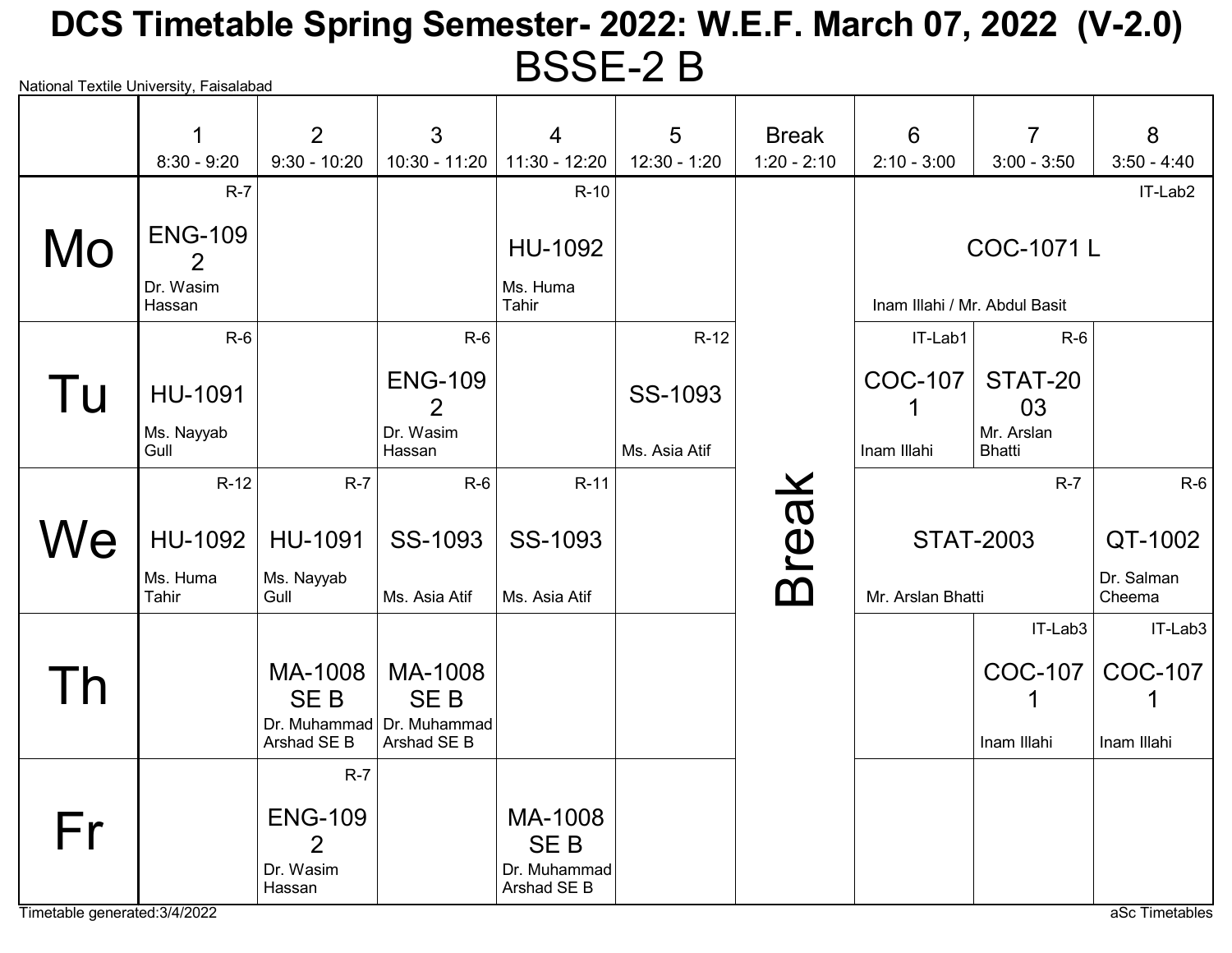# National Textile University, Faisalabad DCS Timetable Spring Semester- 2022: W.E.F. March 07, 2022 (V-2.0) BSCS-4

|             | 1<br>$8:30 - 9:20$        | $\overline{2}$<br>$9:30 - 10:20$ | 3<br>$10:30 - 11:20$    | $\overline{4}$<br>$11:30 - 12:20$ | 5<br>$12:30 - 1:20$ | <b>Break</b><br>$1:20 - 2:10$ | 6<br>$2:10 - 3:00$    | $\overline{7}$<br>$3:00 - 3:50$ | 8<br>$3:50 - 4:40$ |
|-------------|---------------------------|----------------------------------|-------------------------|-----------------------------------|---------------------|-------------------------------|-----------------------|---------------------------------|--------------------|
|             | IT-Lab 4                  | $R-11$                           |                         | IT-Lab 5                          |                     |                               |                       | $R-12$                          |                    |
| Mo          | <b>CSC-207</b><br>5       | STAT-20<br>03                    |                         | <b>CSC-207</b>                    |                     |                               | <b>ENG-3091</b>       |                                 |                    |
|             | M. Ayzed Mirza Dr. Naseer |                                  |                         | Dr. Asif                          |                     |                               | Mr. Abrar Tahir       |                                 |                    |
|             | $R-13$                    | $R-11$                           |                         | $R-10$                            |                     |                               | $R-13$                |                                 |                    |
| Tu          | <b>CSC-207</b><br>5       | STAT-20<br>03                    |                         | <b>ENG-309</b>                    |                     |                               | MA-2002               |                                 |                    |
|             | M. Ayzed Mirza Dr. Naseer |                                  |                         | Mr. Abrar Tahir                   |                     |                               | Humayoun<br>Shahid    |                                 |                    |
|             | $R-13$                    | $R-11$                           | IT-Lab3                 | IT-Lab 4                          |                     |                               |                       |                                 | IT-Lab1            |
| We          | MA-2002                   | STAT-20<br>03                    | <b>CSC-207</b><br>5     | <b>CSC-207</b><br>7               |                     | <b>Break</b>                  |                       | <b>CSC-2077 L</b>               |                    |
|             | Humayoun<br>Shahid        | Dr. Naseer                       | M. Ayzed Mirza Dr. Asif |                                   |                     |                               | Dr. Asif / Ms. Ayesha |                                 |                    |
|             |                           |                                  | IT-Lab3                 | IT-Lab 4                          | $R-6$               |                               | IT-Lab 5              |                                 |                    |
| $\cdot$ $h$ |                           | <b>CSC-2075L</b>                 |                         | <b>CSC-207</b>                    | MA-2002             |                               | QT-1002               |                                 |                    |
|             | M. Ayzed Mirza            |                                  |                         | Dr. Asif                          | Humayoun<br>Shahid  |                               | Dr. Asif              |                                 |                    |
| Fr          |                           |                                  |                         |                                   |                     |                               |                       |                                 |                    |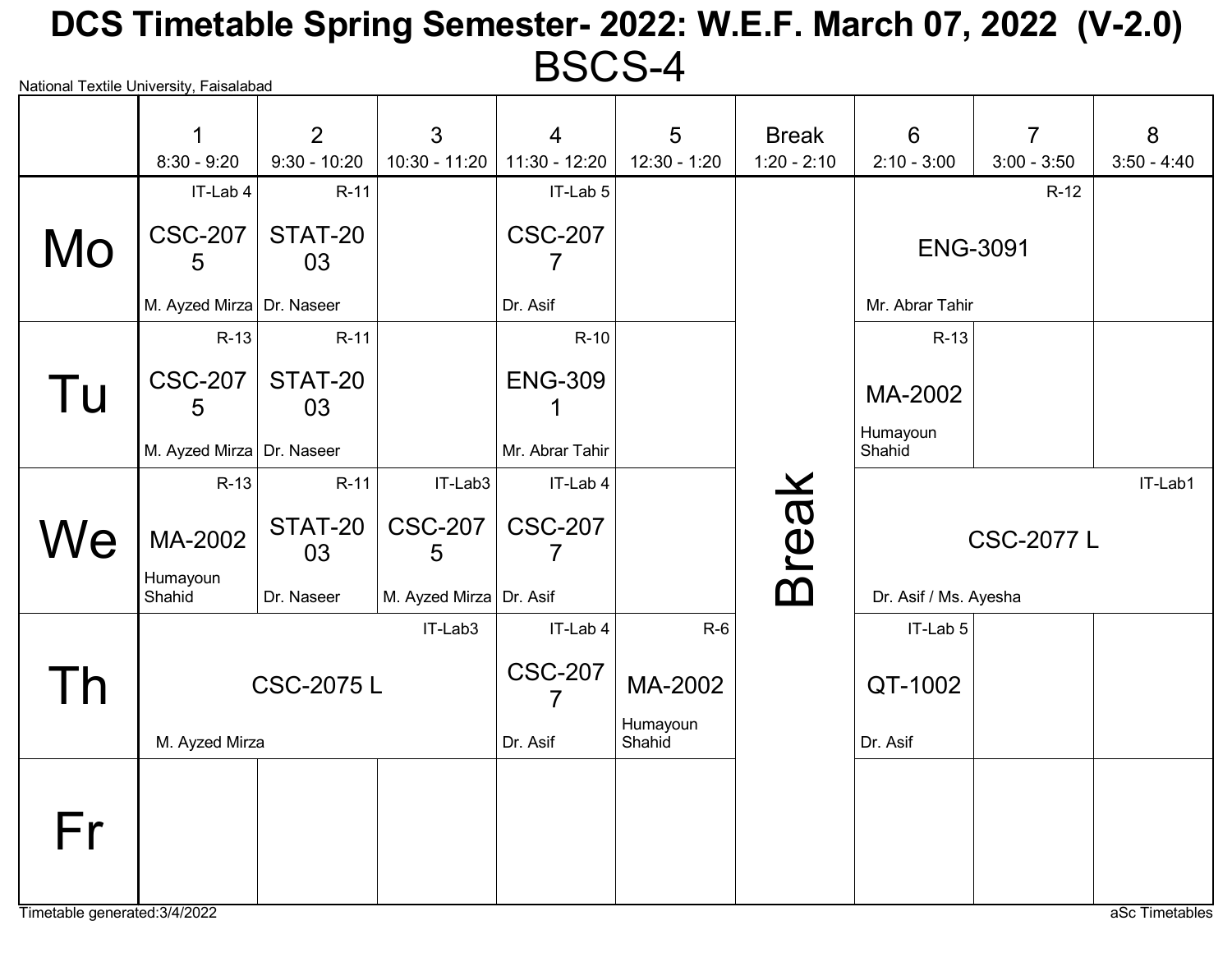# National Textile University, Faisalabad DCS Timetable Spring Semester- 2022: W.E.F. March 07, 2022 (V-2.0) BSSE-4

|                               | 1              | 2                                 | 3               | $\overline{4}$       | 5                    | <b>Break</b>  | 6                     | $\overline{7}$                      | 8              |
|-------------------------------|----------------|-----------------------------------|-----------------|----------------------|----------------------|---------------|-----------------------|-------------------------------------|----------------|
|                               | $8:30 - 9:20$  | $9:30 - 10:20$                    | $10:30 - 11:20$ | $11:30 - 12:20$      | $12:30 - 1:20$       | $1:20 - 2:10$ | $2:10 - 3:00$         | $3:00 - 3:50$                       | $3:50 - 4:40$  |
|                               |                | IT-Lab3                           | $R-11$          |                      | $R-10$               |               | $R-7$                 |                                     |                |
| Mo                            |                | <b>CSC-207</b><br>5<br>Dr. Nadeem | STAT-20<br>03   |                      | <b>ENG-309</b>       |               | QT-1002<br>Dr. Nadeem |                                     |                |
|                               |                | Faisal                            | Dr. Naseer      |                      | Mr. Abrar Tahir      |               | Nasir                 |                                     |                |
|                               | $R-11$         |                                   | $R-11$          | IT-Lab 4             | IT-Lab1              |               |                       |                                     | IT-Lab2        |
| l u                           | <b>CSC-207</b> |                                   | STAT-20<br>03   | <b>CSC-207</b><br>5  | <b>CSC-207</b>       |               |                       | <b>CSC-2074 L</b>                   |                |
|                               | Nabeela Ashraf |                                   | Dr. Naseer      | Dr. Nadeem<br>Faisal | Dr. M. Asif<br>Habib |               |                       | Dr. M. Asif Habib / Mr. Abdul Basit |                |
|                               | IT-Lab 5       |                                   | $R-11$          | IT-Lab2              |                      |               | IT-Lab3               |                                     |                |
| We                            | <b>CSC-207</b> |                                   | STAT-20<br>03   | <b>CSC-207</b><br>5  |                      | <b>Break</b>  | <b>CSC-207</b>        |                                     |                |
|                               | Nabeela Ashraf |                                   | Dr. Naseer      | Dr. Nadeem<br>Faisal |                      |               | Nabeela Ashraf        |                                     |                |
|                               |                |                                   | IT-Lab 4        | IT-Lab3              | IT-Lab3              |               |                       | $R-12$                              |                |
|                               |                | <b>CSC-2077 L</b>                 |                 | <b>CSC-207</b><br>4  | <b>CSC-207</b><br>4  |               | <b>ENG-3091</b>       |                                     |                |
|                               |                | Nabeela Ashraf / Ms. Ayesha       |                 | Dr. M. Asif<br>Habib | Dr. M. Asif<br>Habib |               | Mr. Abrar Tahir       |                                     |                |
|                               |                |                                   |                 |                      |                      |               |                       |                                     |                |
| Fr                            |                |                                   |                 |                      |                      |               |                       |                                     |                |
|                               |                |                                   |                 |                      |                      |               |                       |                                     |                |
| Timetable generated: 3/4/2022 |                |                                   |                 |                      |                      |               |                       |                                     | aSc Timetables |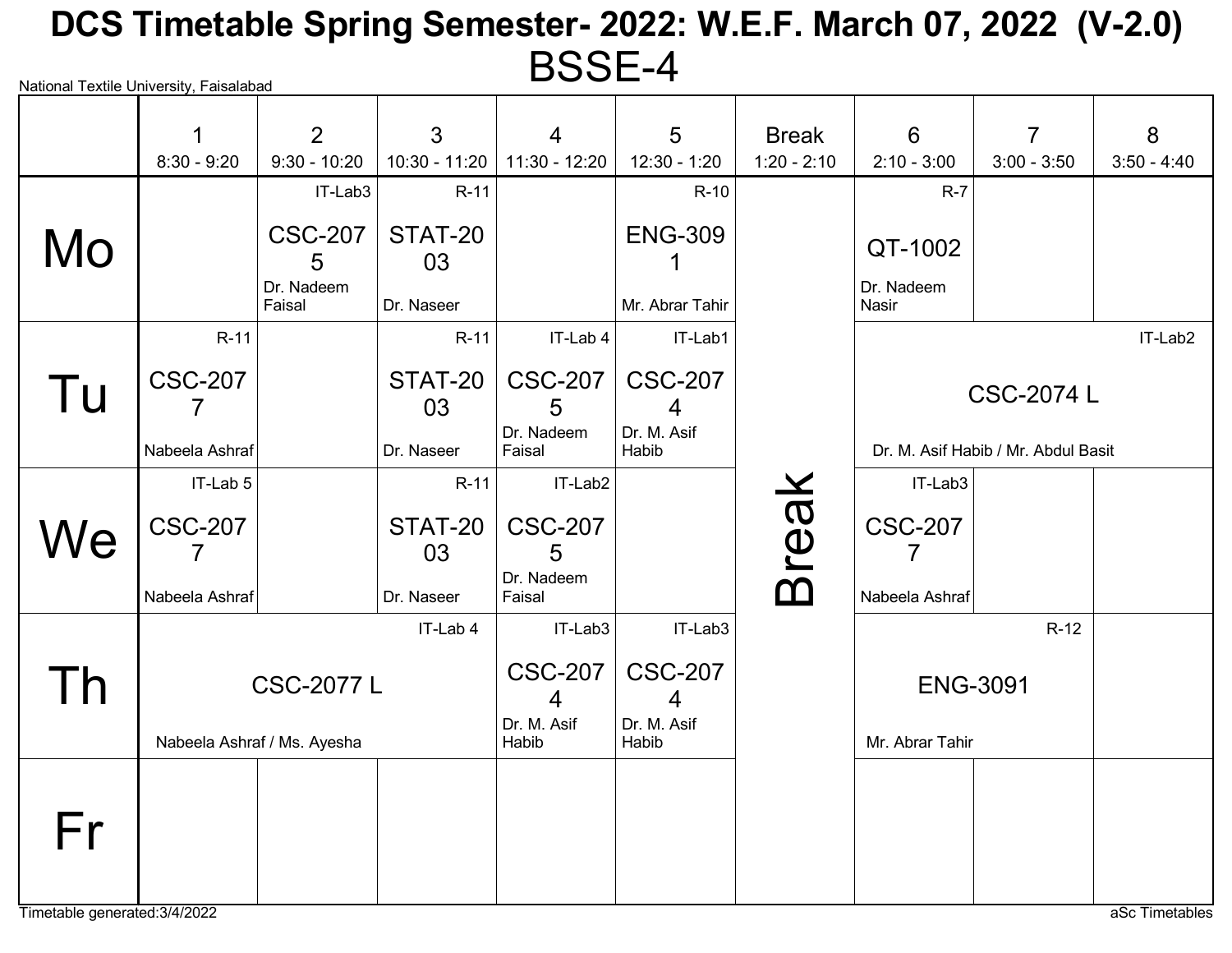# National Textile University, Faisalabad DCS Timetable Spring Semester- 2022: W.E.F. March 07, 2022 (V-2.0) BSIT-4

|              | $\mathbf 1$   | 2                              | 3                               | $\overline{4}$               | 5               | <b>Break</b>  | 6                            | $\overline{7}$    | 8             |
|--------------|---------------|--------------------------------|---------------------------------|------------------------------|-----------------|---------------|------------------------------|-------------------|---------------|
|              | $8:30 - 9:20$ | $9:30 - 10:20$                 | $10:30 - 11:20$                 | $11:30 - 12:20$              | 12:30 - 1:20    | $1:20 - 2:10$ | $2:10 - 3:00$                | $3:00 - 3:50$     | $3:50 - 4:40$ |
|              |               | IT-Lab 5                       |                                 | $R-12$                       | $R-11$          |               | IT-Lab 5                     | IT-Lab 5          |               |
| Mo           |               | <b>CSC-207</b><br>4<br>Shahbaz |                                 | <b>ENG-309</b>               | STAT-20<br>03   |               | <b>ITC-2073</b>              | <b>CSC-207</b>    |               |
|              |               | Ahmad                          |                                 | Mr. Abrar Tahir   Dr. Naseer |                 |               | Dr. Isma Hamid Dr. Hamid Ali |                   |               |
|              |               | $R-13$                         | IT-Lab 5                        | $R-13$                       | R-11            |               |                              |                   | IT-Lab3       |
| Tu           |               | <b>CSC-207</b><br>4            | <b>ITC-2073</b>                 | <b>CSC-207</b>               | STAT-20<br>03   |               |                              | <b>CSC-2077 L</b> |               |
|              |               | Shahbaz<br>Ahmad               | Dr. Isma Hamid Dr. Hamid Ali    |                              | Dr. Naseer      |               | Dr. Hamid Ali / Ms. Ayesha   |                   |               |
|              |               | $R-6$                          | IT-Lab 5                        |                              | $R-11$          |               |                              | $R-10$            |               |
| We           |               | <b>CSC-207</b><br>7            | <b>CSC-207</b><br>4             |                              | STAT-20<br>03   | <b>Break</b>  | <b>ENG-3091</b>              |                   |               |
|              |               | Dr. Hamid Ali                  | Shahbaz<br>Ahmad                |                              | Dr. Naseer      |               | Mr. Abrar Tahir              |                   |               |
|              |               |                                |                                 | IT-Lab2                      | IT-Lab 4        |               |                              | $R-10$            |               |
| $\mathsf{h}$ |               |                                | <b>CSC-2074 L</b>               |                              | <b>ITC-2073</b> |               |                              | QT-1002           |               |
|              |               |                                | Shahbaz Ahmad / Mr. Abdul Basit |                              | Dr. Isma Hamid  |               |                              | Dr. Isma Hamid    |               |
| Fr           |               |                                |                                 |                              |                 |               |                              |                   |               |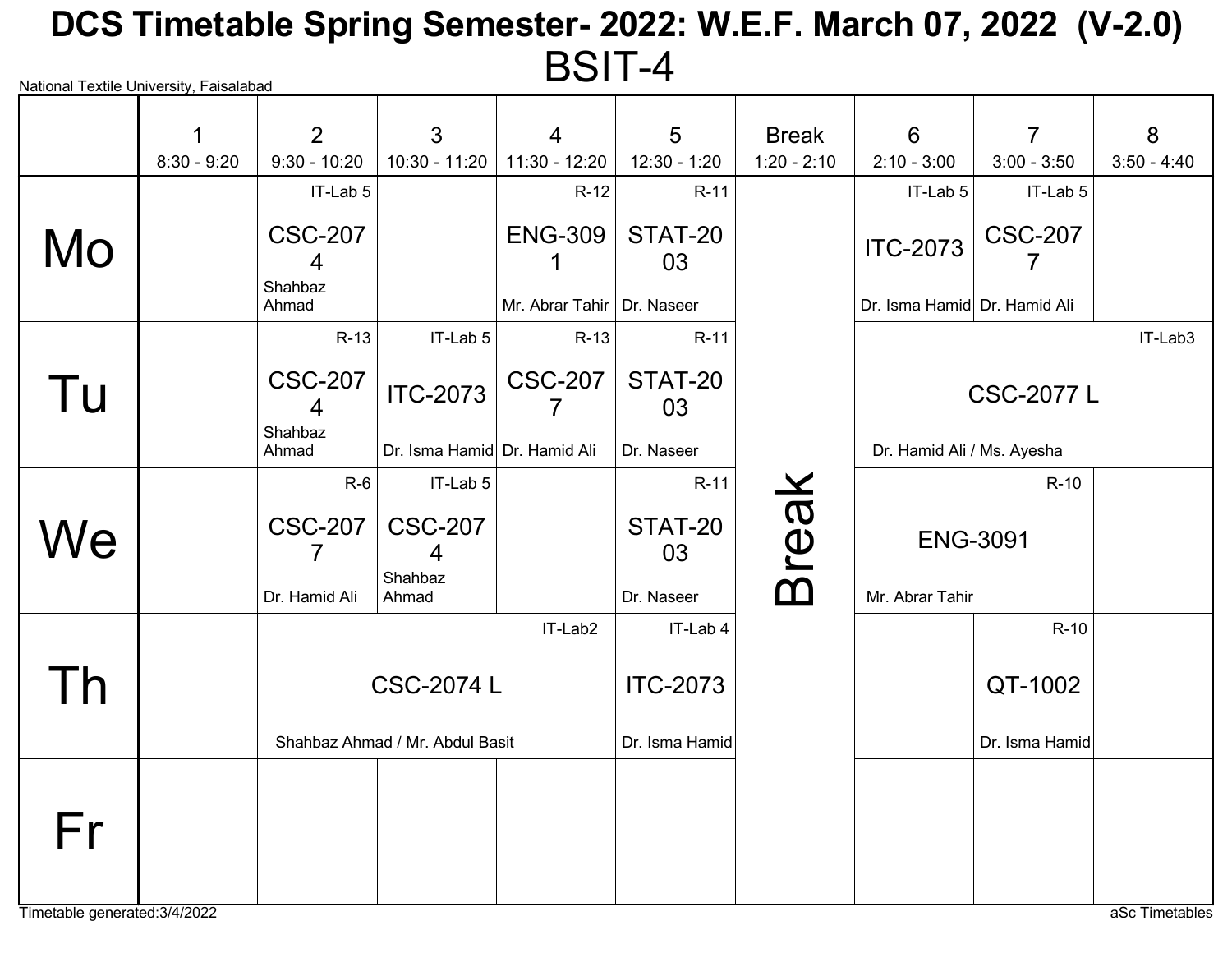# National Textile University, Faisalabad DCS Timetable Spring Semester- 2022: W.E.F. March 07, 2022 (V-2.0) BSCS-6

|    | 1<br>$8:30 - 9:20$    | 2<br>$9:30 - 10:20$  | $\mathbf{3}$<br>$10:30 - 11:20$ | $\overline{4}$<br>$11:30 - 12:20$ | 5<br>$12:30 - 1:20$  | <b>Break</b><br>$1:20 - 2:10$ | 6<br>$2:10 - 3:00$    | $\overline{7}$<br>$3:00 - 3:50$ | 8<br>$3:50 - 4:40$    |
|----|-----------------------|----------------------|---------------------------------|-----------------------------------|----------------------|-------------------------------|-----------------------|---------------------------------|-----------------------|
|    | IT-Lab3               |                      |                                 | IT-Lab 4                          |                      |                               | $R-11$                | $R-11$                          | $IT-Lab 5$            |
| Mo | <b>CSE-307</b><br>9   |                      | MA-4001L                        |                                   |                      |                               | TE-1113               | <b>ITC-3075</b>                 | QT-1002               |
|    | Dr. Mudassar<br>Ahmad | Dr. Fayyaz Ahmad     |                                 |                                   |                      |                               | Dr. Shahood           | Shahbaz<br><b>Ahmad Sahi</b>    | Dr. Mudassar<br>Ahmad |
|    |                       |                      | IT-Lab3                         | $R-11$                            | IT-Lab3              |                               | IT-Lab 5              |                                 |                       |
| Tu | <b>ITC-3075 L</b>     |                      |                                 | MA-4001                           | <b>CSC-407</b><br>6  |                               | <b>ITC-3075</b>       |                                 |                       |
|    | Shahbaz Ahmad Sahi    |                      |                                 | Dr. Fayyaz<br>Ahmad               | Mr. Nasir<br>Mahmood |                               | Shahbaz<br>Ahmad Sahi |                                 |                       |
|    | IT-Lab3               |                      | $R-10$                          | $R-13$                            | IT-Lab3              |                               |                       | IT-Lab 5                        |                       |
| We | <b>CSE-307</b><br>9   |                      | TE-1113                         | CS-3073                           | <b>CSC-407</b><br>6  | <b>Break</b>                  |                       | <b>CSE-307</b><br>9             |                       |
|    | Dr. Mudassar<br>Ahmad |                      | Dr. Shahood                     | Dr. Asif Ayub                     | Mr. Nasir<br>Mahmood |                               |                       | Dr. Mudassar<br>Ahmad           |                       |
|    |                       | IT-Lab1              | $R-12$                          | $R-12$                            | $R-11$               |                               |                       |                                 | IT-Lab2               |
| Γh |                       | <b>CSC-407</b><br>6  | TE-1113                         | MA-4001                           | CS-3073              |                               |                       | CS-3073L                        |                       |
|    |                       | Mr. Nasir<br>Mahmood | Dr. Shahood                     | Dr. Fayyaz<br>Ahmad               | Dr. Asif Ayub        |                               |                       | Dr. Asif Ayub / Mr. Pir Bakhsh  |                       |
|    |                       |                      |                                 |                                   |                      |                               |                       |                                 |                       |
| Fr |                       |                      |                                 |                                   |                      |                               |                       |                                 |                       |
|    |                       |                      |                                 |                                   |                      |                               |                       |                                 |                       |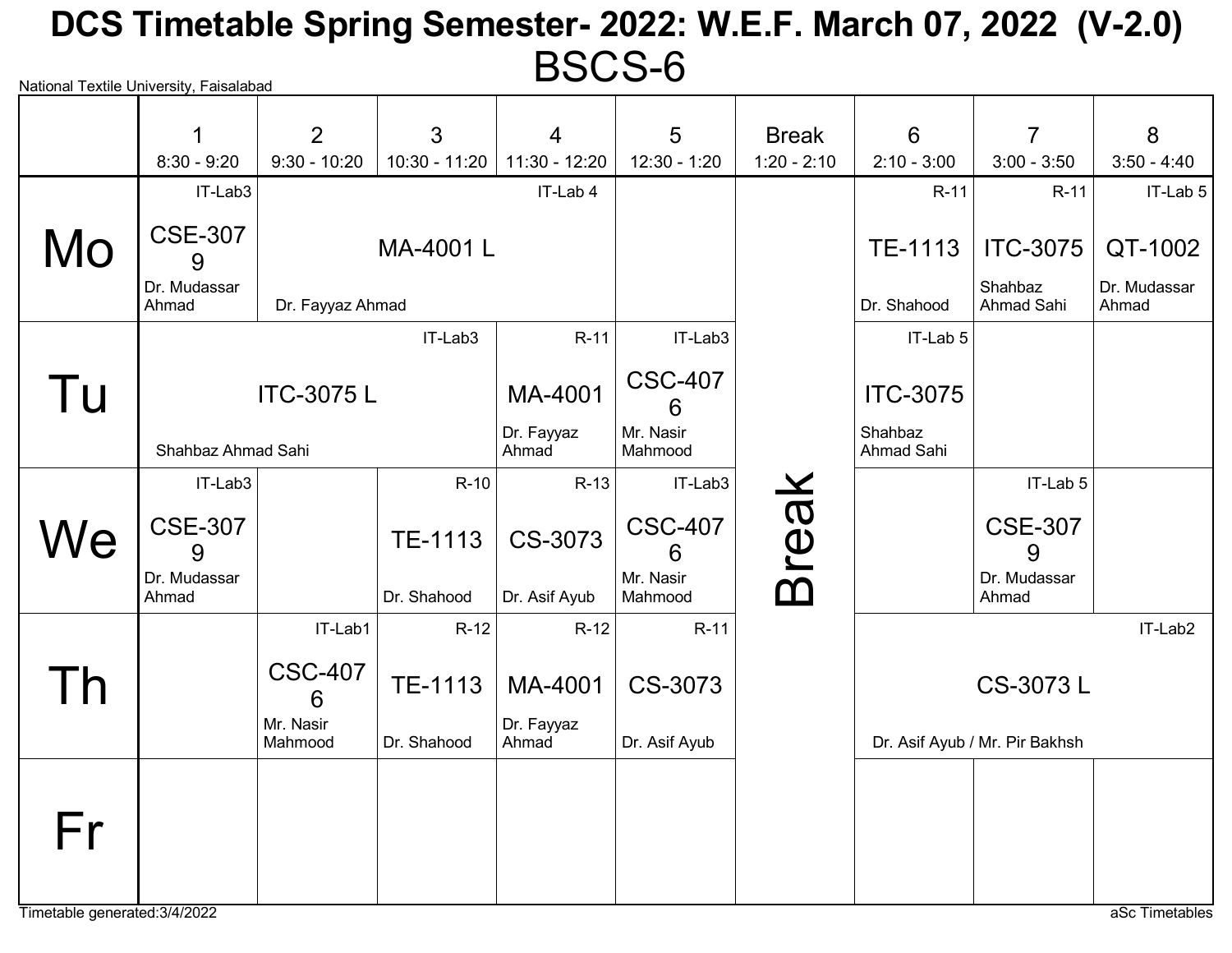# National Textile University, Faisalabad DCS Timetable Spring Semester- 2022: W.E.F. March 07, 2022 (V-2.0) BSSE-6

|    | 1                        | $\overline{2}$      | 3                   | $\overline{4}$                   | 5                    | <b>Break</b>  | 6                   | $\overline{7}$               | 8                    |
|----|--------------------------|---------------------|---------------------|----------------------------------|----------------------|---------------|---------------------|------------------------------|----------------------|
|    | $8:30 - 9:20$            | $9:30 - 10:20$      | 10:30 - 11:20       | 11:30 - 12:20                    | $12:30 - 1:20$       | $1:20 - 2:10$ | $2:10 - 3:00$       | $3:00 - 3:50$                | $3:50 - 4:40$        |
|    |                          | IT-Lab1             | IT-Lab1             | IT-Lab3                          | $R-12$               |               |                     |                              | IT-Lab1              |
| Mo |                          | CS-3073             | <b>CSE-407</b><br>8 | <b>SEC-307</b><br>5              | SS-1093              |               |                     | <b>CSE-4078 L</b>            |                      |
|    |                          | Mr. Waqar<br>Ahmad  | Ms. Sara<br>Masood  | M. Naeem                         | Ms. Hafiza<br>Maryam |               |                     | Ms. Sara Masood / Ms. Ayesha |                      |
|    | $R-12$                   | $R-12$              |                     |                                  | R-13                 |               | $R-7$               | $R-13$                       | $R-13$               |
| Tu | <b>CSE-407</b><br>8      | TE-1113             |                     |                                  | <b>SEC-407</b><br>0  |               | <b>SEC-307</b><br>5 | QT-1002                      | SS-1093              |
|    | Ms. Sara<br>Masood       | Hafiz Shahbaz       |                     |                                  | Inam Illahi          |               | M. Naeem            | M. Naeem                     | Ms. Hafiza<br>Maryam |
|    |                          | IT-Lab1             |                     |                                  | IT-Lab1              |               | $R-12$              | IT-Lab3                      |                      |
| We |                          | CS-3073             |                     | CS-3073 L                        |                      | <b>Break</b>  | TE-1113             | <b>SEC-407</b><br>$\Omega$   |                      |
|    |                          | Mr. Waqar<br>Ahmad  |                     | Mr. Waqar Ahmad / Mr. Pir Bakhsh |                      |               | Hafiz Shahbaz       | Inam Illahi                  |                      |
|    | $R-12$                   | IT-Lab 5            |                     |                                  | IT-Lab2              |               |                     |                              | $R-13$               |
|    | TE-1113                  | <b>SEC-307</b><br>5 |                     |                                  | <b>SEC-407</b><br>0  |               |                     |                              | SS-1093              |
|    | Hafiz Shahbaz   M. Naeem |                     |                     |                                  | Inam Illahi          |               |                     |                              | Ms. Hafiza<br>Maryam |
| Fr |                          |                     |                     |                                  |                      |               |                     |                              |                      |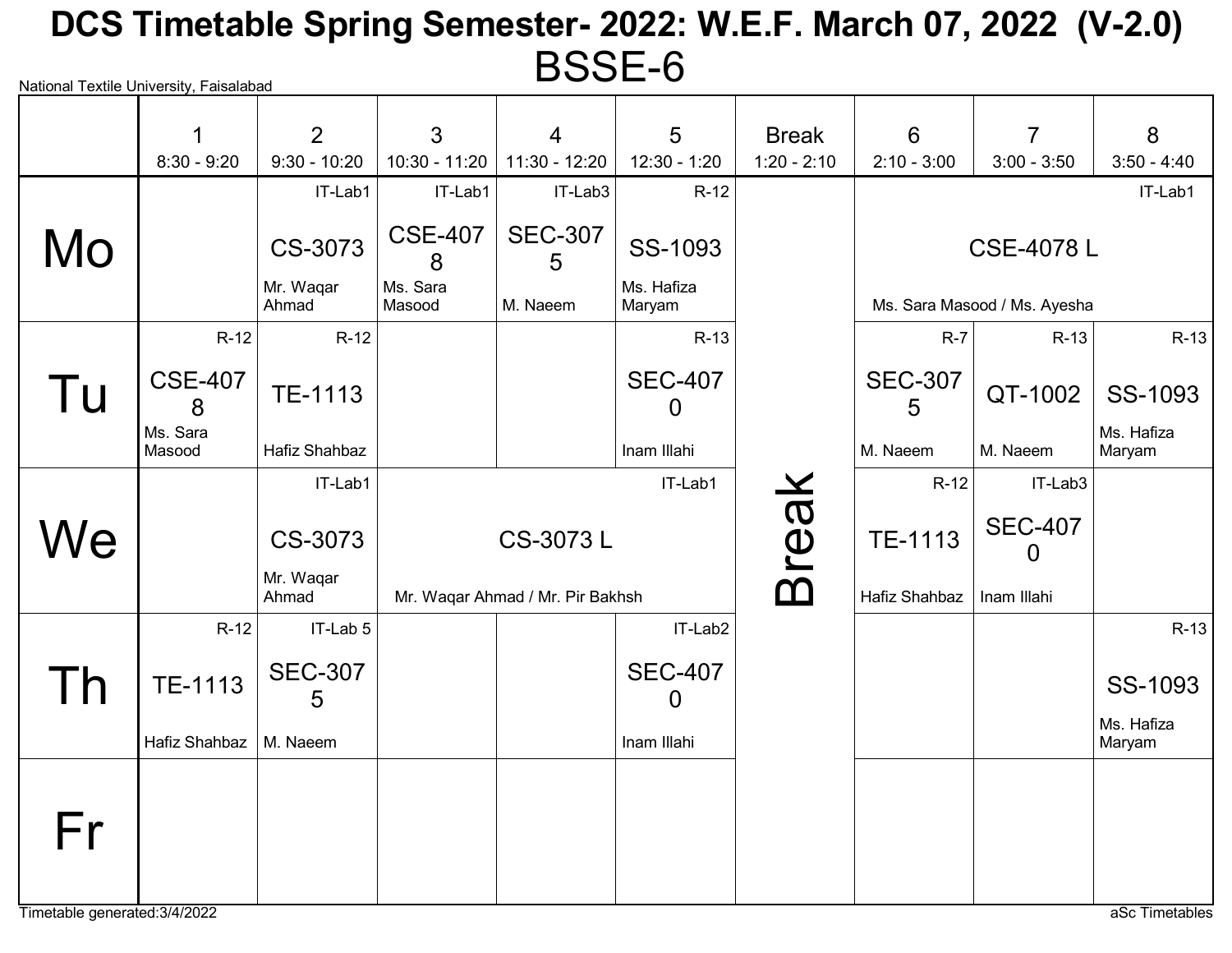# National Textile University, Faisalabad DCS Timetable Spring Semester- 2022: W.E.F. March 07, 2022 (V-2.0) BSIT-6

|    | 1<br>$8:30 - 9:20$    | $\overline{2}$<br>$9:30 - 10:20$ | 3<br>10:30 - 11:20 | $\overline{4}$<br>11:30 - 12:20 | 5<br>12:30 - 1:20     | <b>Break</b><br>$1:20 - 2:10$ | 6<br>$2:10 - 3:00$   | $\overline{7}$<br>$3:00 - 3:50$ | 8<br>$3:50 - 4:40$ |
|----|-----------------------|----------------------------------|--------------------|---------------------------------|-----------------------|-------------------------------|----------------------|---------------------------------|--------------------|
|    | $R-6$                 | $R-6$                            | $R-6$              | $R-13$                          | IT-Lab1               |                               |                      |                                 | $R-10$             |
|    |                       |                                  |                    |                                 |                       |                               |                      |                                 |                    |
| Mo | <b>CSE-407</b><br>8   | TE-1113                          | TE-1113            | SS-1093                         | <b>ITC-4072</b>       |                               |                      |                                 | QT-1002            |
|    | Shahbaz<br>Ahmad Sahi | Hafiz Shahbaz                    | Hafiz Shahbaz      | Ms. Hafiza<br>Maryam            | Dr. Abdul<br>Qayyum   |                               |                      |                                 | Dr. Hamid Ali      |
|    | IT-Lab 5              | $R-6$                            |                    |                                 | IT-Lab 5              |                               |                      |                                 | IT-Lab 4           |
| Tu | ITC-4072              | <b>ITC-3073</b>                  |                    |                                 | <b>CSE-407</b><br>8   |                               |                      | <b>ITC-3073L</b>                |                    |
|    | Dr. Abdul<br>Qayyum   | Ms. Sara<br>Masood               |                    |                                 | Shahbaz<br>Ahmad Sahi |                               | Ms. Sara Masood      |                                 |                    |
|    | $R-6$                 |                                  |                    | $R-12$                          | $R-12$                |                               |                      |                                 | IT-Lab 4           |
| We | <b>TE-1113</b>        |                                  |                    | <b>ITC-4072</b><br>Dr. Abdul    | CS-3073               | <b>Break</b>                  |                      | CS-3073                         |                    |
|    | Hafiz Shahbaz         |                                  |                    | Qayyum                          | Dr. Asif Ayub         |                               |                      | Dr. Asif Ayub / Mr. Pir Bakhsh  |                    |
|    |                       |                                  |                    | $R-13$                          |                       |                               | $R-13$               | $R-13$                          |                    |
| Γh |                       |                                  |                    | CS-3073                         |                       |                               | SS-1093              | SS-1093                         |                    |
|    |                       |                                  |                    | Dr. Asif Ayub                   |                       |                               | Ms. Hafiza<br>Maryam | Ms. Hafiza<br>Maryam            |                    |
|    |                       |                                  | IT-Lab3            |                                 |                       |                               |                      |                                 |                    |
| Fr | <b>CSE-4078L</b>      |                                  |                    |                                 |                       |                               |                      |                                 |                    |
|    |                       | Shahbaz Ahmad Sahi / Ms. Ayesha  |                    |                                 |                       |                               |                      |                                 |                    |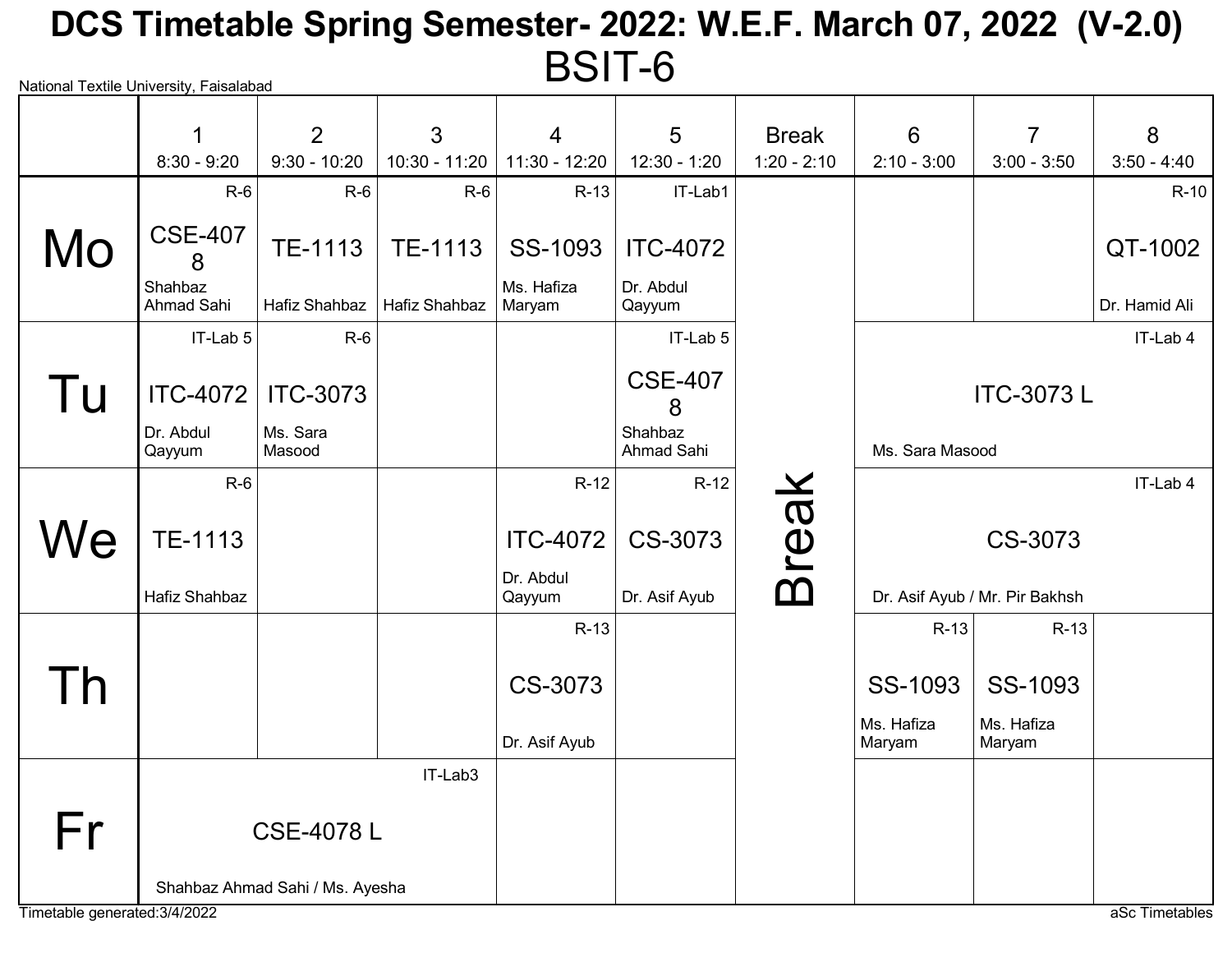### National Textile University, Faisalabad DCS Timetable Spring Semester- 2022: W.E.F. March 07, 2022 (V-2.0) BSCS-8 A

|                               | 1             | $\overline{2}$      | $\mathfrak{S}$      | $\overline{4}$        | 5                              | <b>Break</b>                    | 6                   | $\overline{7}$                  | 8             |
|-------------------------------|---------------|---------------------|---------------------|-----------------------|--------------------------------|---------------------------------|---------------------|---------------------------------|---------------|
|                               | $8:30 - 9:20$ | $9:30 - 10:20$      | 10:30 - 11:20       | 11:30 - 12:20         | 12:30 - 1:20                   | $1:20 - 2:10$                   | $2:10 - 3:00$       | $3:00 - 3:50$                   | $3:50 - 4:40$ |
|                               |               |                     | IT-Lab 5            |                       | IT-Lab 5                       |                                 |                     |                                 | IT-Lab 4      |
| Mo                            |               |                     | <b>CSE-407</b><br>9 |                       | <b>CSC-407</b><br>5<br>Shahbaz |                                 |                     | <b>CSE-4079 L</b>               |               |
|                               |               |                     | M. Ayzed Mirza      |                       | Ahmad                          |                                 |                     | M. Ayzed Mirza / Mr. Pir Bakhsh |               |
|                               |               | $R-10$              |                     | $R-6$                 |                                |                                 |                     |                                 |               |
| Tu                            |               | <b>MGT-408</b>      |                     | <b>CSC-407</b>        |                                |                                 |                     |                                 |               |
|                               |               | 5<br>Farooq Jamal   |                     | 5<br>Shahbaz<br>Ahmad |                                |                                 |                     |                                 |               |
|                               |               | $R-10$              |                     | $R-6$                 | $R-6$                          |                                 | IT-Lab 5            | $R-12$                          |               |
| We                            |               | <b>CSE-407</b><br>9 |                     | <b>MGT-408</b><br>5   | <b>MGT-408</b><br>5            | <b>Break</b>                    | <b>CSC-407</b><br>5 | QT-1002                         |               |
|                               |               | M. Ayzed Mirza      |                     | Farooq Jamal          | Farooq Jamal                   |                                 | Shahbaz<br>Ahmad    | M. Ayzed Mirza                  |               |
|                               |               |                     |                     |                       |                                |                                 |                     |                                 |               |
| Th                            |               |                     |                     |                       |                                |                                 |                     |                                 |               |
|                               |               |                     |                     |                       |                                |                                 |                     |                                 |               |
|                               |               |                     |                     |                       |                                |                                 |                     |                                 |               |
| Fr                            |               |                     | FYP CS (A)          |                       |                                | FYP CS (A)                      |                     |                                 |               |
| Timetable generated: 3/4/2022 | CS Teachers A |                     |                     |                       |                                | CS Teachers A<br>aSc Timetables |                     |                                 |               |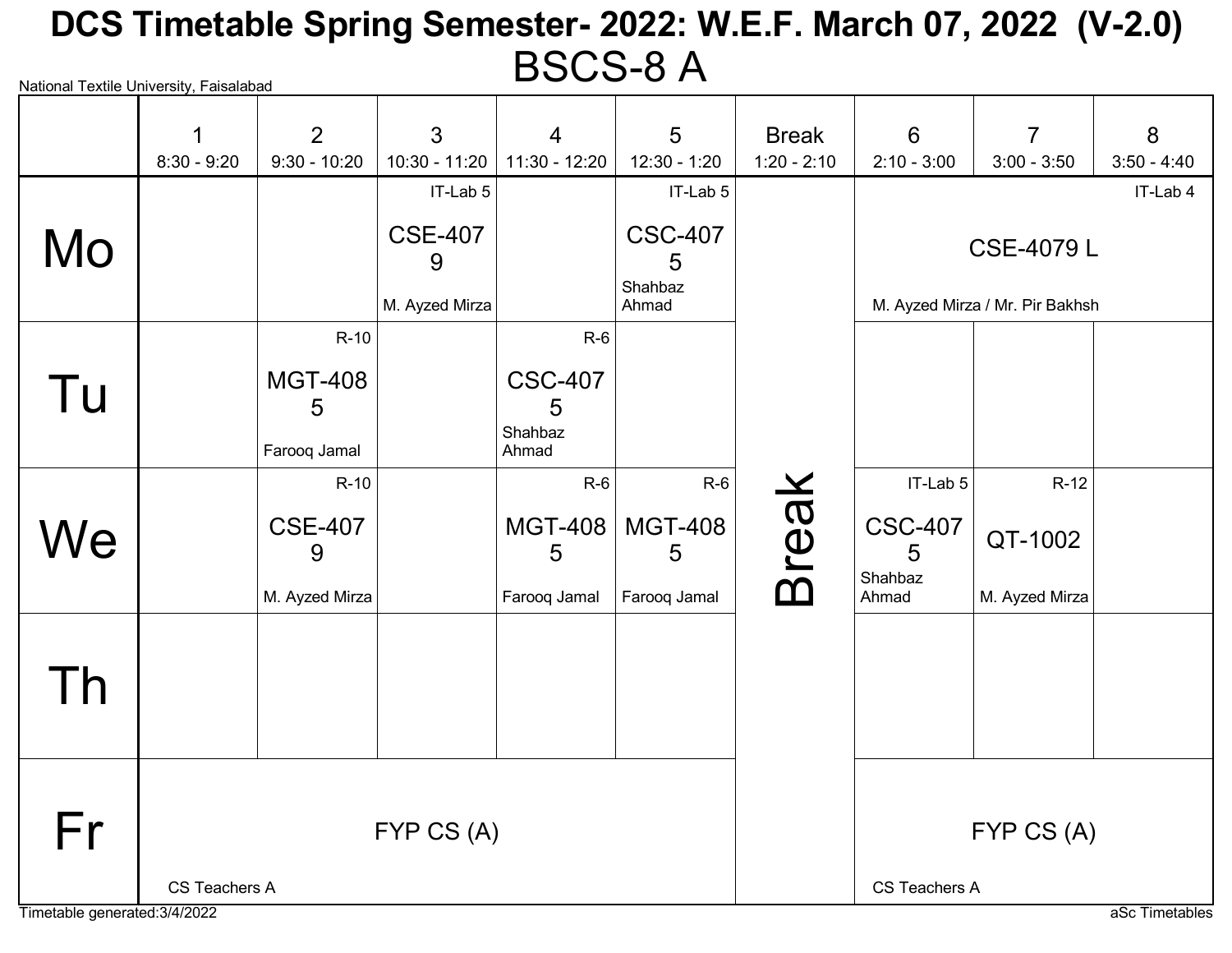# National Textile University, Faisalabad DCS Timetable Spring Semester- 2022: W.E.F. March 07, 2022 (V-2.0) BSCS-8 B

|    | 1                                    | 2                                           | 3                                           | $\overline{4}$                                          | 5                                         | <b>Break</b>  | 6                        | $\overline{7}$ | 8             |
|----|--------------------------------------|---------------------------------------------|---------------------------------------------|---------------------------------------------------------|-------------------------------------------|---------------|--------------------------|----------------|---------------|
|    | $8:30 - 9:20$                        | $9:30 - 10:20$                              | $10:30 - 11:20$                             | 11:30 - 12:20                                           | 12:30 - 1:20                              | $1:20 - 2:10$ | $2:10 - 3:00$            | $3:00 - 3:50$  | $3:50 - 4:40$ |
|    | $R-12$                               | $R-12$                                      |                                             |                                                         | IT-Lab2                                   |               |                          |                |               |
| Mo | MGT-408<br>5<br>Ms. Nazish<br>Imtiaz | <b>MGT-408</b><br>5<br>Ms. Nazish<br>Imtiaz |                                             |                                                         | <b>CSC-407</b><br>5<br>Dr. Salman<br>Raza |               |                          |                |               |
|    |                                      |                                             | $R-13$                                      | IT-Lab 5                                                |                                           |               | $R-6$                    |                |               |
| Tu |                                      |                                             | <b>CSC-407</b><br>5<br>Dr. Salman<br>Raza   | <b>CSE-407</b><br>9<br>Mr. Nasir<br>Mahmood             |                                           |               | QT-1002<br>Dr. Asif Ayub |                |               |
|    |                                      | IT-Lab3                                     | $R-13$                                      |                                                         |                                           |               |                          |                |               |
| We |                                      | <b>CSE-407</b><br>9<br>Mr. Nasir<br>Mahmood | <b>MGT-408</b><br>5<br>Ms. Nazish<br>Imtiaz |                                                         |                                           | <b>Break</b>  |                          |                |               |
|    |                                      | $R-10$                                      |                                             |                                                         | IT-Lab1                                   |               |                          |                |               |
| Τh |                                      | <b>CSC-407</b><br>5<br>Dr. Salman<br>Raza   |                                             | <b>CSE-4079 L</b><br>Mr. Nasir Mahmood / Mr. Pir Bakhsh |                                           |               |                          |                |               |
| Fr | FYP CS (B)                           |                                             |                                             |                                                         |                                           |               |                          | FYP CS (B)     |               |
|    | CS Teachers B                        |                                             |                                             |                                                         |                                           | CS Teachers B |                          |                |               |

Timetable generated:3/4/2022 and a set of the state of the state of the state of the state of the state of the state of the state of the state of the state of the state of the state of the state of the state of the state o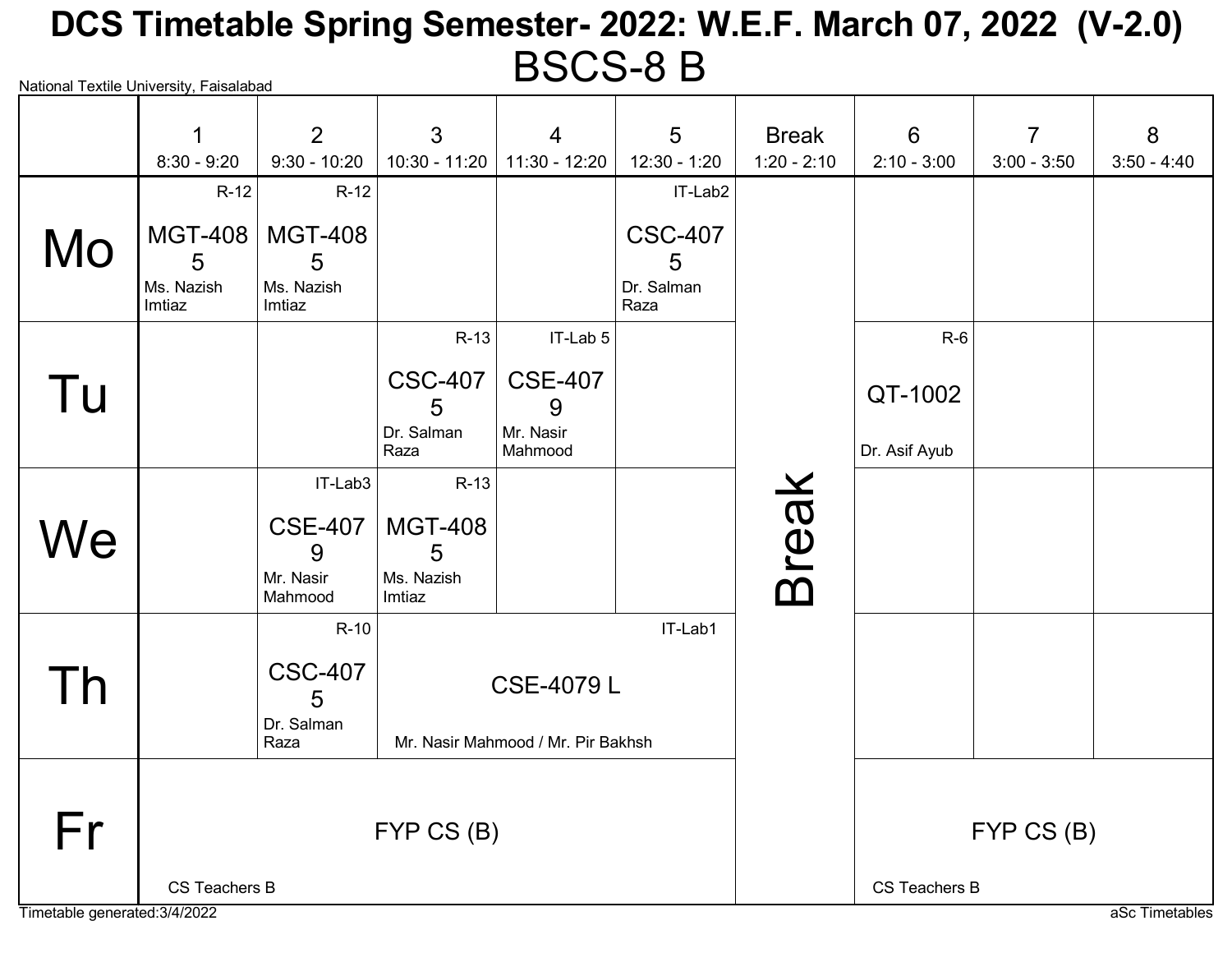# National Textile University, Faisalabad DCS Timetable Spring Semester- 2022: W.E.F. March 07, 2022 (V-2.0) BSSE-8 A

|                               | 1                     | 2                               | $\mathfrak{S}$  | $\overline{4}$      | $5\phantom{.}$               | <b>Break</b>  | 6                                      | $\overline{7}$      | 8             |  |
|-------------------------------|-----------------------|---------------------------------|-----------------|---------------------|------------------------------|---------------|----------------------------------------|---------------------|---------------|--|
|                               | $8:30 - 9:20$         | $9:30 - 10:20$                  | $10:30 - 11:20$ | 11:30 - 12:20       | $12:30 - 1:20$               | $1:20 - 2:10$ | $2:10 - 3:00$                          | $3:00 - 3:50$       | $3:50 - 4:40$ |  |
|                               |                       |                                 | IT-Lab2         |                     | IT-Lab3                      |               |                                        |                     |               |  |
| Mo                            | <b>ITC-4073L</b>      |                                 |                 |                     | <b>ITC-4073</b>              |               |                                        |                     |               |  |
|                               | Dr. M. Adeel          |                                 |                 |                     | Dr. M. Adeel                 |               |                                        |                     |               |  |
|                               | IT-Lab2               |                                 | $R-7$           | $R-7$               |                              |               |                                        | IT-Lab1             |               |  |
| Tu                            | <b>CSE-407</b>        |                                 | MGT-408<br>5    | <b>MGT-408</b><br>5 |                              |               |                                        | QT-1002             |               |  |
|                               | Dr. Togeer<br>Mahmood |                                 | Farooq Jamal    | Farooq Jamal        |                              |               |                                        | Dr. Nadeem<br>Nasir |               |  |
|                               |                       |                                 | IT-Lab2         | IT-Lab 5            | IT-Lab2                      |               |                                        |                     |               |  |
| We                            |                       | <b>CSE-4071L</b>                |                 | <b>ITC-4073</b>     | <b>CSE-407</b><br>Dr. Togeer | <b>Break</b>  |                                        |                     |               |  |
|                               |                       | Dr. Toqeer Mahmood / Ms. Ayesha |                 | Dr. M. Adeel        | Mahmood                      |               |                                        |                     |               |  |
|                               | $R-13$                |                                 |                 |                     |                              |               |                                        |                     |               |  |
| I h                           | <b>MGT-408</b><br>5   |                                 |                 |                     |                              |               |                                        |                     |               |  |
|                               | Farooq Jamal          |                                 |                 |                     |                              |               |                                        |                     |               |  |
| Fr                            |                       |                                 | FYP SE (A)      |                     |                              |               |                                        | FYP SE (A)          |               |  |
| Timetable generated: 3/4/2022 | <b>SE Teachers A</b>  |                                 |                 |                     |                              |               | <b>SE Teachers A</b><br>aSc Timetables |                     |               |  |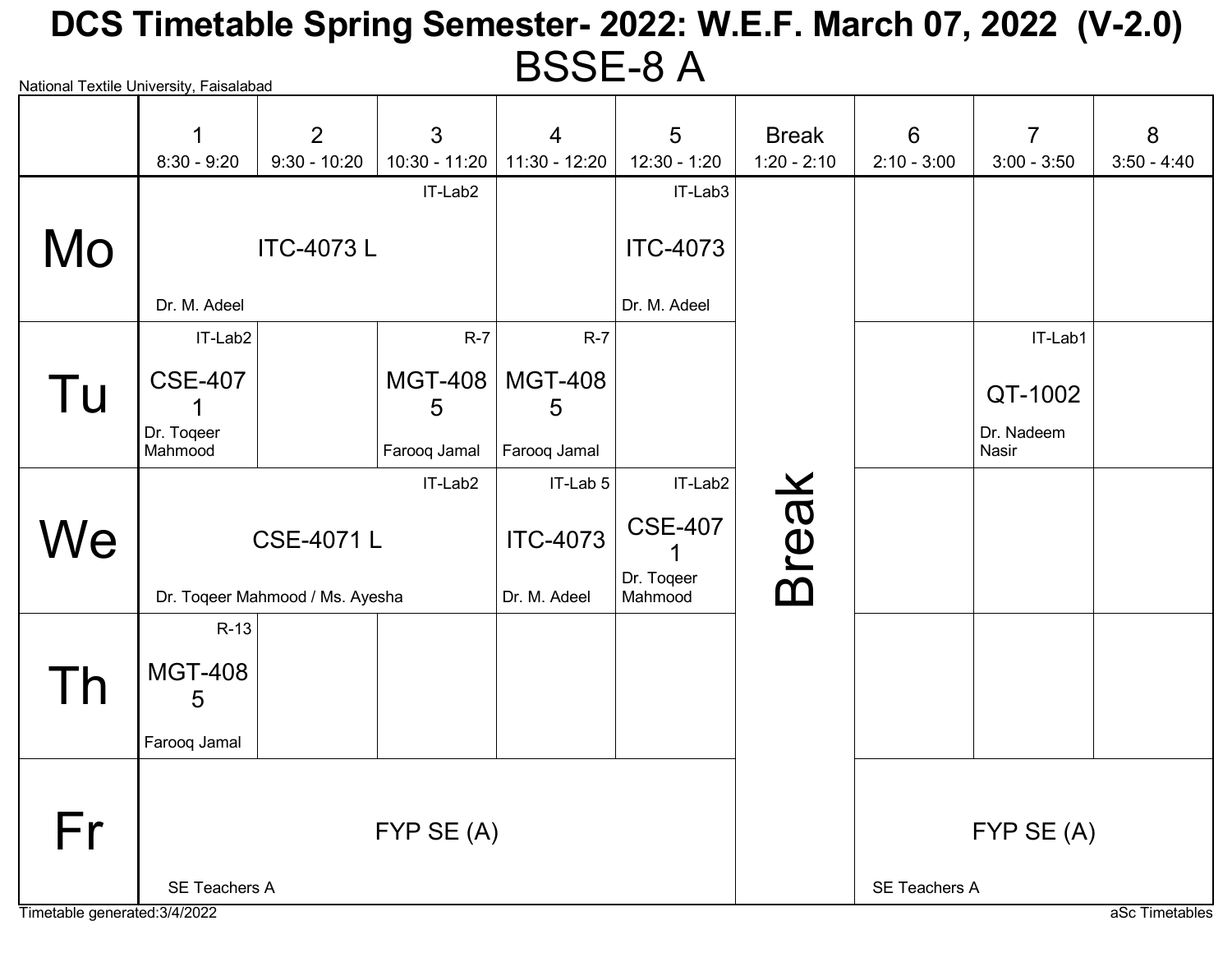# National Textile University, Faisalabad DCS Timetable Spring Semester- 2022: W.E.F. March 07, 2022 (V-2.0) BSSE-8 B

|    | $\mathbf 1$                 | 2                             | 3                   | $\overline{4}$      | 5                   | <b>Break</b>         | 6             | $\overline{7}$ | 8             |
|----|-----------------------------|-------------------------------|---------------------|---------------------|---------------------|----------------------|---------------|----------------|---------------|
|    | $8:30 - 9:20$               | $9:30 - 10:20$                | 10:30 - 11:20       | 11:30 - 12:20       | 12:30 - 1:20        | $1:20 - 2:10$        | $2:10 - 3:00$ | $3:00 - 3:50$  | $3:50 - 4:40$ |
|    | IT-Lab 5                    |                               |                     | IT-Lab2             |                     |                      |               |                |               |
| Mo | <b>CSE-407</b><br>Dr. Rehan |                               |                     | <b>ITC-4073</b>     |                     |                      |               |                |               |
|    | Ashraf                      |                               |                     | Dr. M. Adeel        |                     |                      |               |                |               |
|    |                             |                               | IT-Lab 4            | IT-Lab3             | $R-7$               |                      |               |                |               |
| Tu |                             | <b>CSE-4071L</b>              |                     | <b>CSE-407</b>      | <b>MGT-408</b><br>5 |                      |               |                |               |
|    |                             | Dr. Rehan Ashraf / Ms. Ayesha |                     | Dr. Rehan<br>Ashraf | Farooq Jamal        |                      |               |                |               |
|    |                             |                               | IT-Lab 4            |                     | IT-Lab 5            |                      |               |                | IT-Lab 5      |
| We |                             | <b>ITC-4073L</b>              |                     |                     | <b>ITC-4073</b>     | <b>Break</b>         |               |                | QT-1002       |
|    | Dr. M. Adeel                |                               |                     |                     | Dr. M. Adeel        |                      |               |                | Dr. M. Adeel  |
|    |                             | $R-7$                         | $R-7$               |                     |                     |                      |               |                |               |
| Th |                             | <b>MGT-408</b><br>5           | <b>MGT-408</b><br>5 |                     |                     |                      |               |                |               |
|    |                             | Farooq Jamal                  | Farooq Jamal        |                     |                     |                      |               |                |               |
|    |                             |                               |                     |                     |                     |                      |               |                |               |
| Fr |                             |                               | FYP SE (B)          |                     |                     |                      | FYP SE (B)    |                |               |
|    | <b>SE Teachers B</b>        |                               |                     |                     |                     | <b>SE Teachers B</b> |               |                |               |